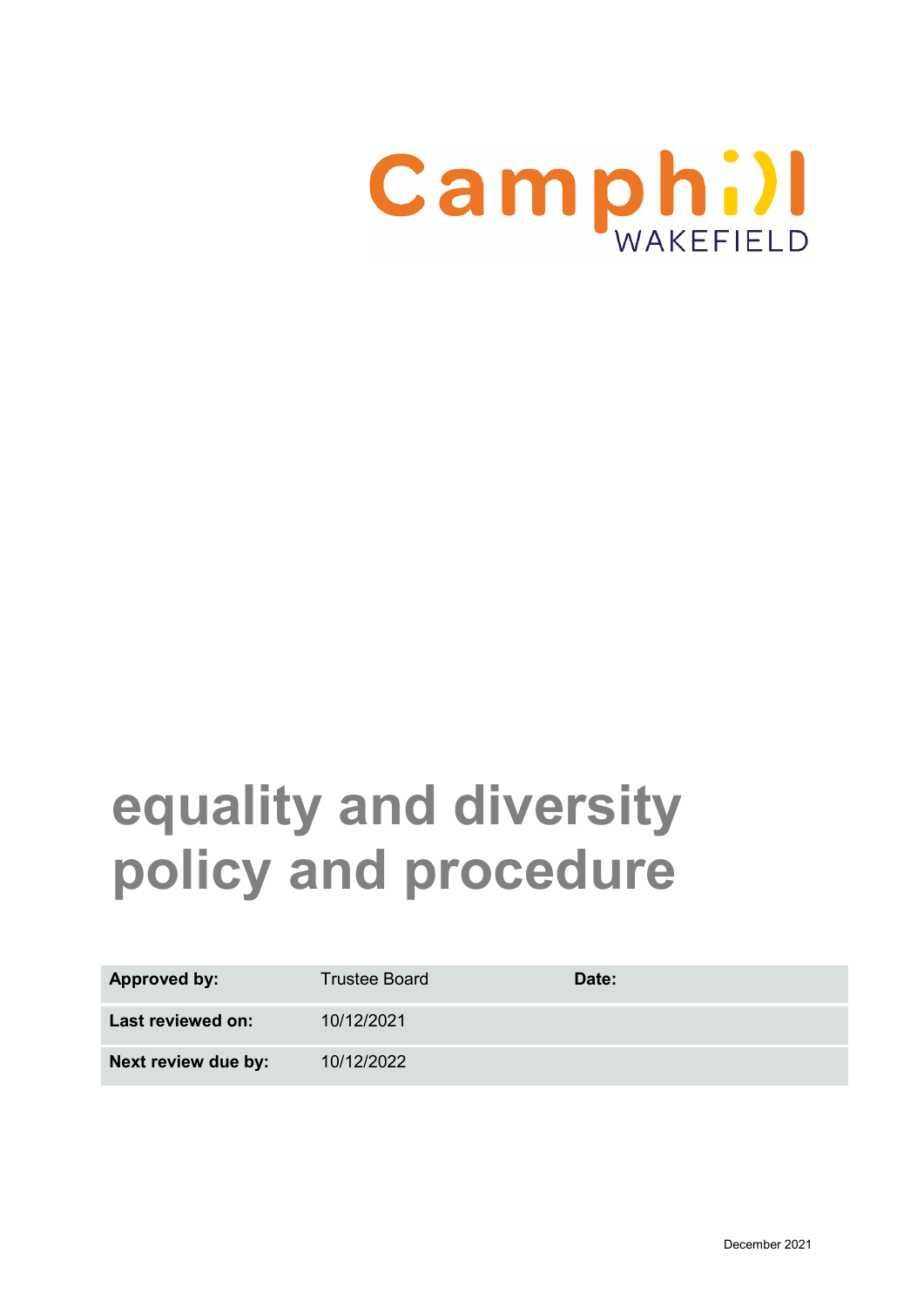## **Equality and Diversity Policy and Procedure**

## **Contents**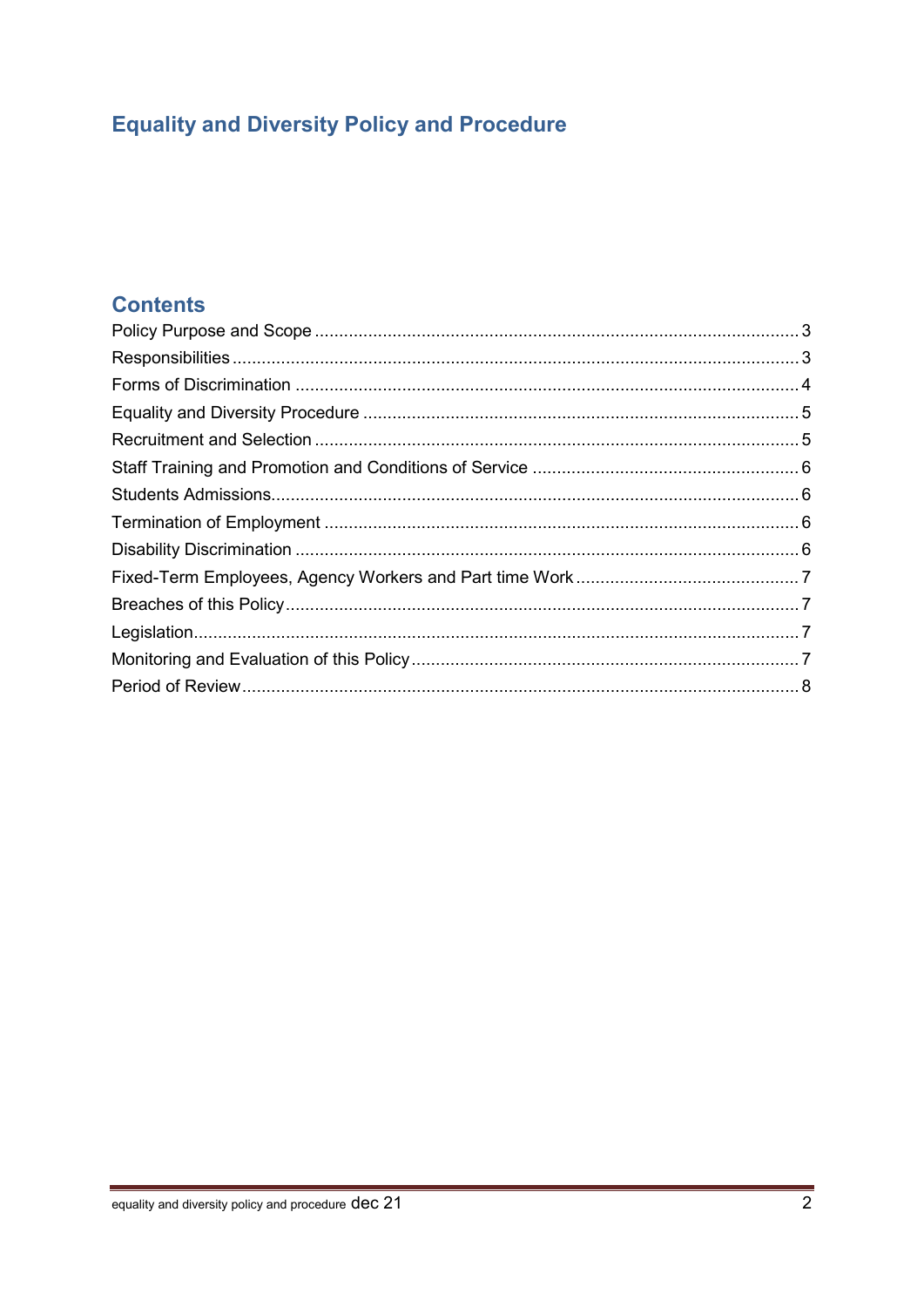## <span id="page-2-0"></span>**Policy Purpose and Scope**

- 1.1. This policy applies to all current employees, co-workers, students, agency workers, trustees, contractors, consultants, trainees, volunteers, visitors, art-time and fixed term employees and job applicants (collectively referred to as 'staff' in this policy) for all aspects of our relationships and to relations between staff members of all levels. This includes job advertisements, recruitment and selection, training and development, opportunities for promotion, conditions of service, pay and benefits, conduct at work, disciplinary and grievance procedures, and termination of employment and contracts.
- 1.2. Equality of opportunity is a key and integral part of Camphill Wakefield's mission and we will take appropriate steps to advance equality of opportunity and will accommodate the requirements of different religions, cultures and domestic responsibilities.
- 1.3. Camphill Wakefield is committed to the principle of eliminating discrimination, harassment and victimisation on the basis of their gender, sexual orientation, marital or civil partner status, pregnancy or maternity, gender reassignment, race, religion or belief, disability or age (the protected characteristics).
- 1.4. Camphill Wakefield is also committed to the fostering of good relations and to encourage people with a protected characteristic to participate in public life or any other activity where participation is disproportionately low.
- 1.5. All staff have a duty to act in accordance with this policy and treat colleagues with dignity at all times, and not to discriminate against or harass other members of staff, regardless of their status.
- 1.6. This Equality and Diversity Policy and Procedure does not form part of any employee's contract of employment and is entirely non-contractual. It may be amended, withdrawn, suspended or departed from at the discretion of the organisation.

## <span id="page-2-1"></span>**Responsibilities**

- 2.1. Camphill Wakefield's Trustees are responsible for promoting equal opportunities on behalf of the organisation, and for ensuring that effective policies and procedures are in place to ensure and continuously improve the quality of equal opportunities throughout Camphill Wakefield.
- 2.2. The Coordinators Team is responsible to the Trustees for ensuring that equal opportunities is continuously promoted and comprehensively implemented in all aspects of Camphill Wakefield's operation.
- 2.3. Camphill Wakefield's Equality and Diversity Working Group is responsible for promoting, monitoring and reviewing the Equality and Diversity Policy and Procedure and for evaluating its effectiveness.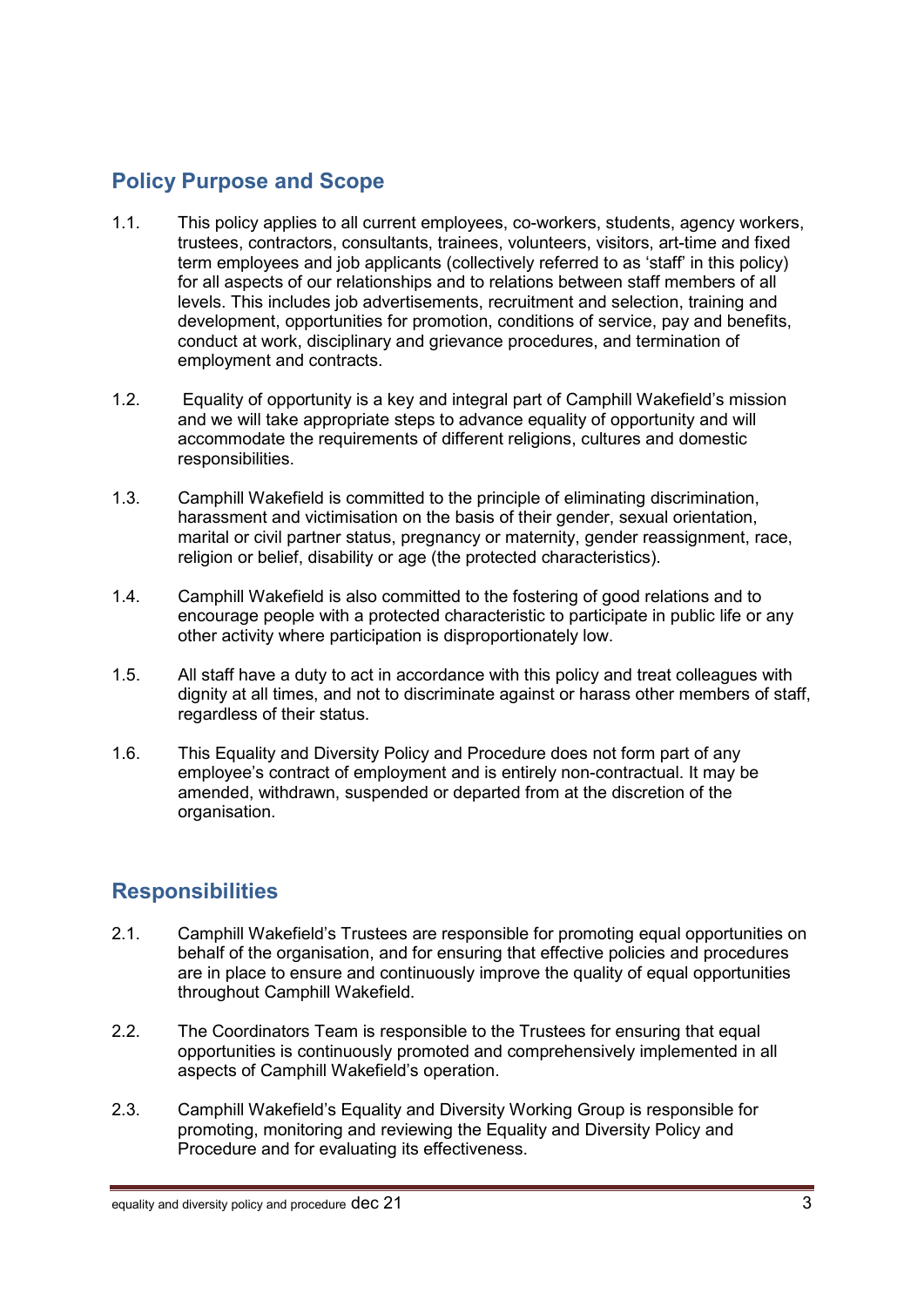- 2.4. Camphill Wakefield's Human Resources Manager is responsible for promoting, monitoring and implementation of all aspects of Camphill Wakefield's Equality and Diversity Policy and Procedure relating to the employment of staff.
- 2.5. Trustees and Managers within Camphill Wakefield are responsible for promoting equal opportunities, for improving the equal opportunities performance of their individual unit and for ensuring that effective monitoring and review systems are in place.
- 2.6. All staff of Camphill Wakefield have a responsibility for implementing the Equality and Diversity Policy and Procedure and promoting equal opportunities in all aspects of their work.

#### <span id="page-3-0"></span>**Forms of Discrimination**

- 3.1. Discrimination by or against a member of staff is generally prohibited unless there is a specific legal exemption. Discrimination may be direct or indirect and it may occur intentionally or unintentionally.
	- **Direct Discrimination** This occurs when a person is treated unfairly or less favourably because of one or more of the protected characteristics. Apart from limited exceptions to the general prohibition of discrimination, direct discrimination is automatically unlawful, whatever the reason for it. There can be no justification for the difference in treatment.
	- **Associative Discrimination** This occurs where a person is directly discriminated against or harassed for association with another person who has a protected characteristic (the exception to this is harassment because of marriage and civil partnership, and pregnancy and maternity as it is not covered).
	- **Discrimination by Perception** -This occurs where a person is directly discriminated against or harassed based on a perception that the person has a particular protected characteristic, when in fact they do not (the exception to this is marriage and civil partnership, and pregnancy and maternity as it is not covered).
	- **Indirect Discrimination** This occurs where a provision, criteria or practice is applied that appears to affect everyone equally but which in fact puts people who share a protected characteristic at a disadvantage.
	- **Harassment**  This occurs when someone behaves in such a way that their conduct has the purpose or effect of creating an environment that is offensive, hostile, degrading, humiliating or intimidating for a person where
		- o This is related to a protected characteristic (except pregnancy and maternity or marriage or civil partnerships)
		- o This is of a sexual nature (sexual harassment)
		- $\circ$  a person is treated less favourably because they have either submitted to or rejected sexual harassment, or harassment related to sex or gender reassignment (this is known as 'consequential harassment').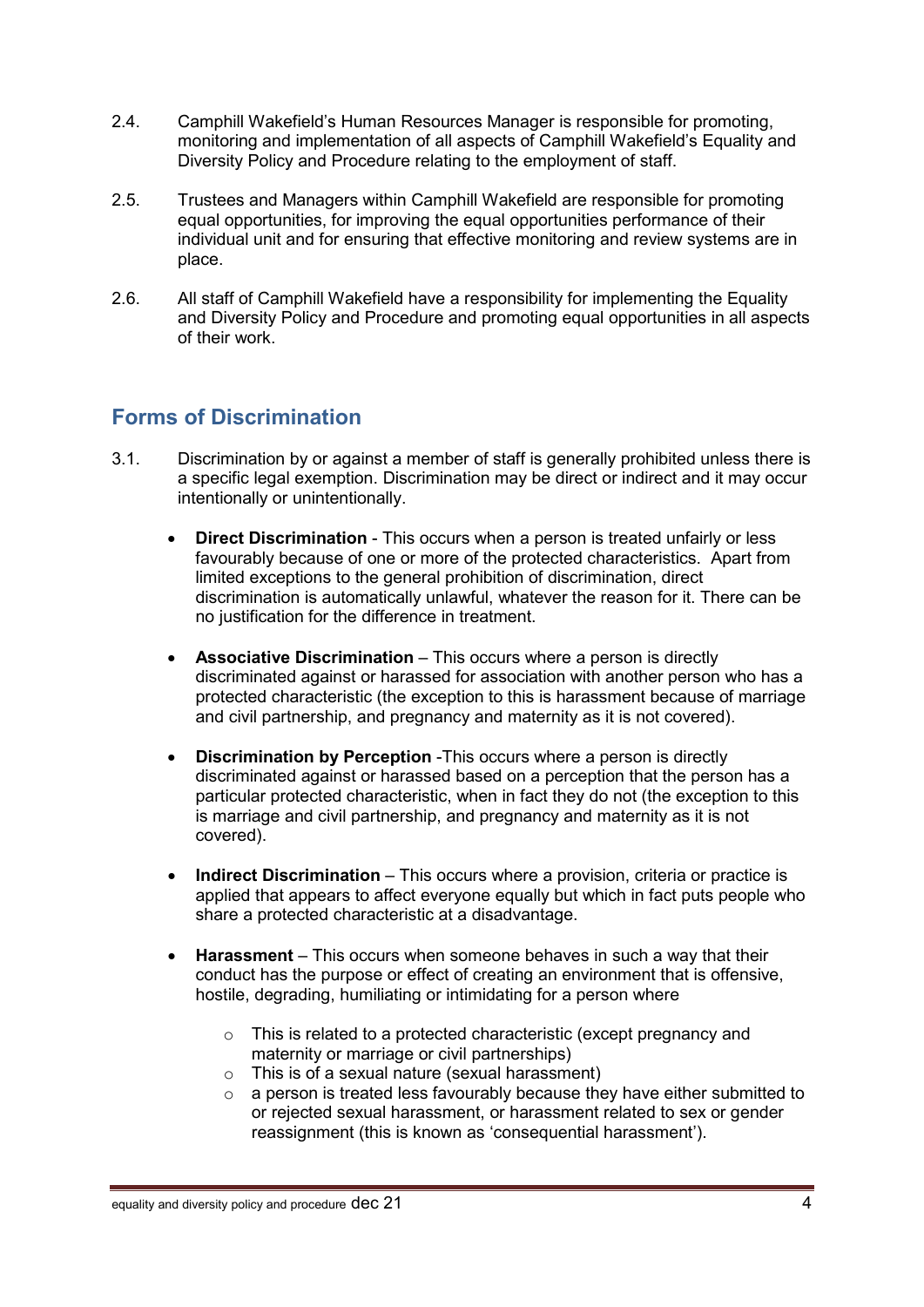• **Victimisation** – is also prohibited. This occurs when a person experiences disadvantage because they have supported someone in making a complaint or an allegation of discrimination or because they personally have made an allegation of discrimination.

### <span id="page-4-0"></span>**Equality and Diversity Procedure**

- 4.1. Camphill Wakefield will endeavour to ensure that the following good practice informs the actions of staff and students at all times.
- 4.2. Camphill Wakefield seeks to ensure equality of opportunity and treatment for everyone in relation to all of its activities.
- 4.3. Camphill Wakefield recognises the existence of discrimination, and is committed to making changes in any area of the organisation's practice where there is evidence of failure to provide an appropriate and professional service. It is committed to addressing areas of institutional failure, in relation to issues of religion, racism, gender, sexism, ageism, disability, sexual orientation, marital or civil partner status, pregnancy or maternity leave, gender reassignment, colour, nationality, ethnic or national origin or other inequalities.
- 4.4. Camphill Wakefield is committed to impact assess relevant policies and procedures, and adjust policies and procedures, and practice if impact assessments identify areas for improvement.
- 4.5. Camphill Wakefield is committed to analysing and publishing on an annual basis relevant college and organisation equality data which will both inform practice and identify areas for equality improvement in its performance. Camphill Wakefield annual equality and diversity report will be placed on Camphill Wakefield's website.

## <span id="page-4-1"></span>**Recruitment and Selection**

- 5.1. We aim to ensure that no job applicant suffers discrimination because of any of the protected characteristics. Our recruitment procedures are reviewed regularly to ensure that individuals are treated on the basis of their relevant merits and abilities. Job selection criteria are regularly reviewed to ensure that they are relevant to the job and are not disproportionate.
- 5.2. We take steps to ensure that our vacancies are advertised to a diverse labour market and, where relevant, to particular groups that have been identified as disadvantaged or underrepresented in the organisation. Where appropriate, use may be made of lawful exemptions to recruit suitably-qualified people to cater for the special needs of particular groups.
- 5.3. Applicants will not be asked about health or disability before a job offer is made.
- 5.4. There are limited exceptions which should only be used with the Department of Human Resources approval.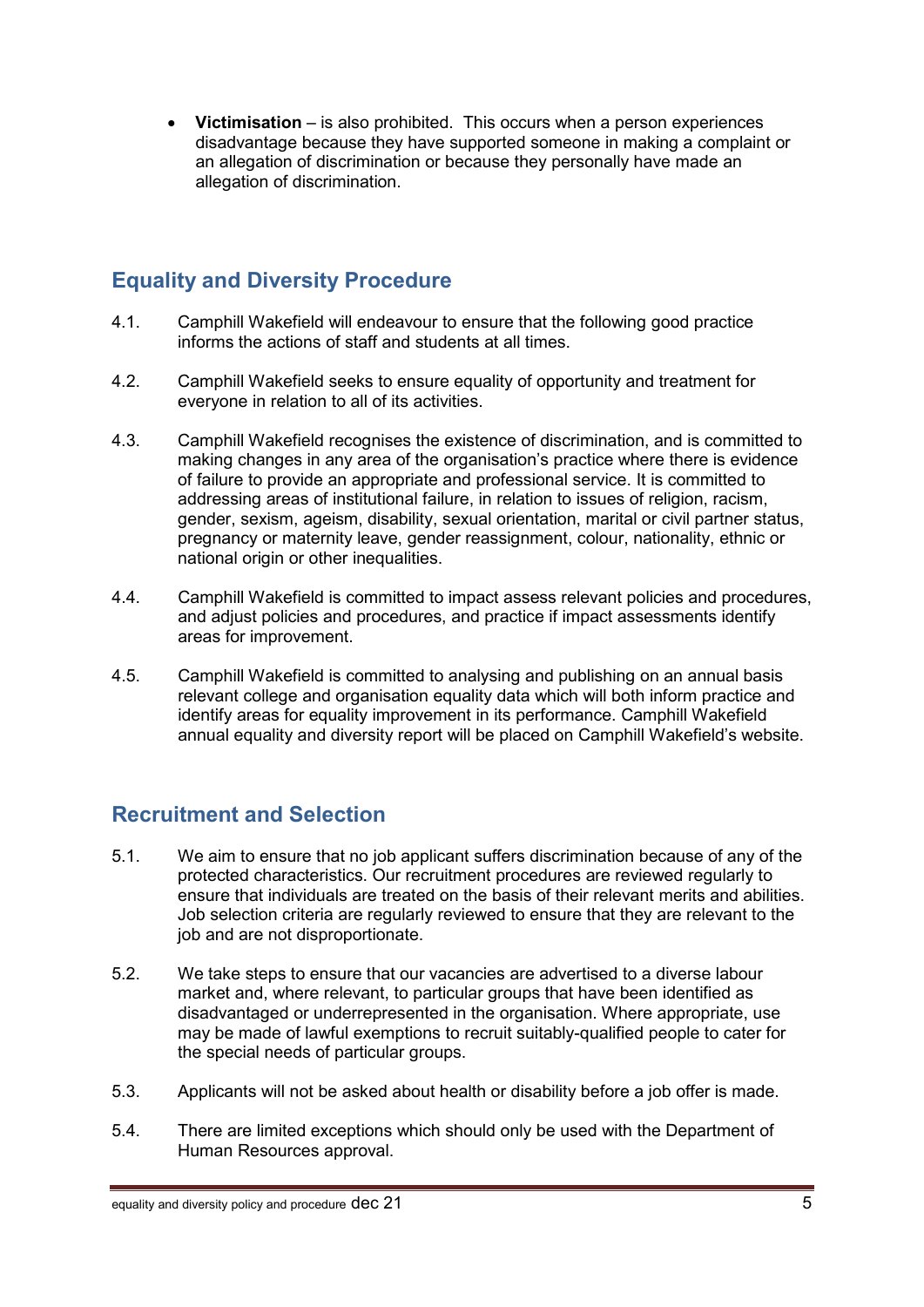## <span id="page-5-0"></span>**Staff Training and Promotion and Conditions of Service**

- 6.1. Staff training needs will be identified through regular employee performance and development reviews. All employees will be given appropriate access to training to enable them to progress within the organisation and all promotion decisions will be made on the basis of merit.
- 6.2. Workforce composition and promotions will be regularly monitored to ensure equality of opportunity at all levels of the organisation. Where appropriate, steps will be taken to identify and remove unjustified barriers and to meet the special needs of disadvantaged or underrepresented groups.
- 6.3. Our conditions of service, benefits and facilities are reviewed regularly to ensure that they are available to all staff and service users who should have access to them and that there are no unlawful obstacles to accessing them.

#### <span id="page-5-1"></span>**Students Admissions**

7.1. Camphill Wakefield will ensure that all prospective students are accorded equal opportunity in matters relating to enrolment and their learning experience.

#### <span id="page-5-2"></span>**Termination of Employment**

- 8.1. We will ensure that redundancy criteria and procedures are fair and objective and are not directly or indirectly discriminatory.
- 8.2. We will also ensure that disciplinary procedures and penalties are applied without discrimination, whether they result in disciplinary warnings, dismissal or other disciplinary action.

## <span id="page-5-3"></span>**Disability Discrimination**

- 9.1. We encourage anyone who is disabled in any way to talk to us about their condition so that we can support that person as appropriate to their individual needs.
- 9.2. If a person with disabilities could potentially experience difficulties at work because of their disability, they will be encouraged to discuss with our Human Resources Manager any reasonable adjustments that would help overcome or minimise the difficulty. The Human Resources Manager will consult with the person and/or their medical adviser(s) about possible adjustments. We will consider each case carefully and try to accommodate needs within reason. If we consider a particular adjustment would not be reasonable we will explain our reasons and try to find an alternative solution where possible.
- 9.3. We will monitor the physical features of our premises to consider whether they place disabled workers, job applicants or service users at a substantial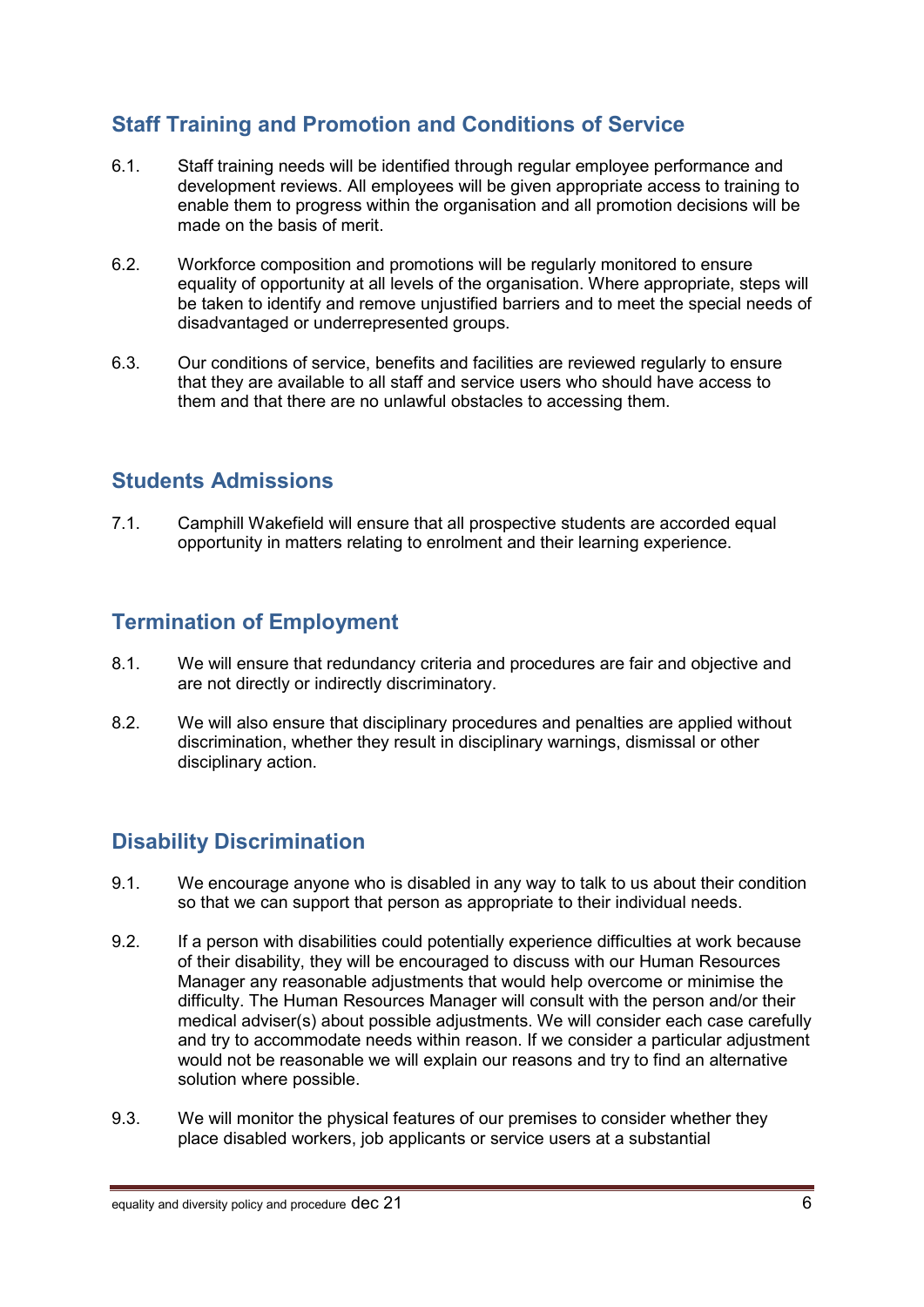disadvantage compared to other staff. Where reasonable, we will take steps to improve access for disabled staff and service users.

#### <span id="page-6-0"></span>**Fixed-Term Employees, Agency and Part time Workers**

10.1. We monitor our use of fixed-term employees, agency workers and part time work, and their conditions of service, to ensure that they are being offered appropriate access to benefits, training, promotion and permanent employment opportunities. We will, where relevant, monitor their progress to ensure that they are able to access permanent vacancies.

#### <span id="page-6-1"></span>**Breaches of this Policy**

- 11.1. If a staff member believes that they may have been discriminated against or been subject to harassment the person will be encouraged to raise the matter through our dignity at work policy. If advice is needed on how to proceed the Human Resources Manager will help.
- 11.2. Allegations regarding potential breaches of this policy will be treated in the strictest confidence and investigated in accordance with the relevant procedure. Staff who make such allegations in good faith will not be victimised or treated less favourably as a result. False allegations which are found to have been made in bad faith will, however, be dealt with under Camphill Wakefield's Disciplinary and Dismissal Procedure.
- 11.3. Any member of staff who is found to have committed an act of discrimination or harassment will be subject to disciplinary action. Such behaviour may constitute gross misconduct and, as such, may result in summary dismissal. Camphill Wakefield takes a strict approach to serious breaches of this policy and procedure.

## <span id="page-6-2"></span>**Legislation**

12.1. This policy reflects national UK and EU legislation in accordance with the Equality Act 2010 and guidelines on good practice.

## <span id="page-6-3"></span>**Monitoring and Evaluation of this Policy**

- 13.1. This policy will be monitored periodically by Camphill Wakefield Equality and Diversity Working Group and will be updated in accordance with any required changes including those set out by statute.
- 13.2. Camphill Wakefield will continue to review the effectiveness of this policy to ensure that it is achieving its objectives. As part of this process we will monitor the composition of job applicants and the benefits and career progression of our staff.